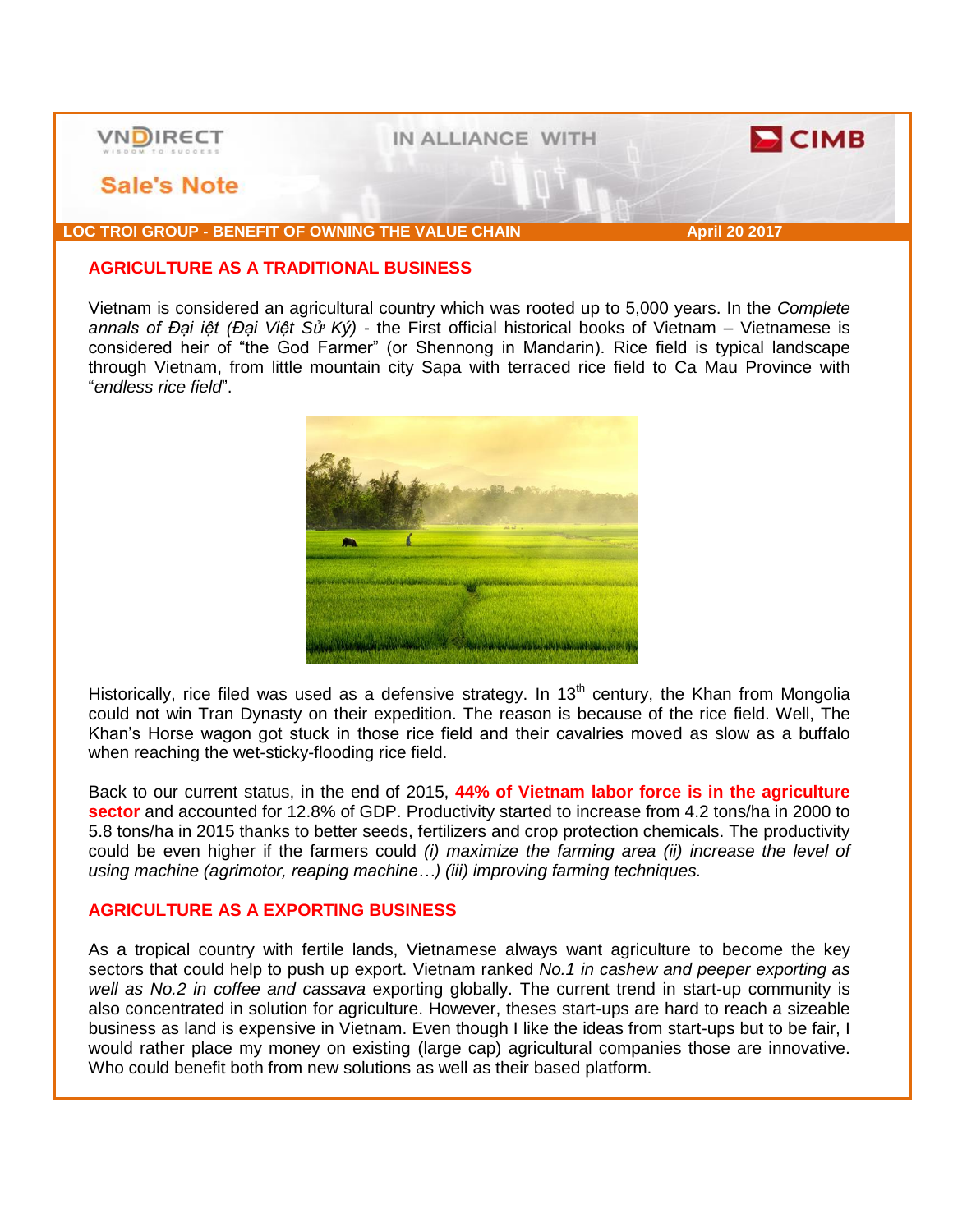

We do have some good names that related to agriculture e.g. seed, fertilizer, CPC, packing and processing… What will be a good investment that could capture the potential of the whole agricultural value chain? Talking about the value chain as a whole, the good solution for productivity must be able to synergy separate parts to benefit from them. We do have some good picks for Fertilizer (DPM, BFC…), seed (NSC, SSC…), CPC (VFG), farming and processing (PAN, NAF) but which stock that could really benefit from own the value chain?

## **TOP 35 LARGEST COMPANIES THAT OWNED THE AGRICULTURE VALUE CHAIN**



Loc Troi Group is filling for listing on UPCOM and the expected listing date is early June 2017 and on HOSE thereafter. And if you have interest in agriculture, you probably do not want to miss this ticker in your portfolio:

 **Top 35 largest companies on HOSE** by market capitalization if listed and the only company with such size in Vietnam agriculture sector;

 **Estimated PE 2017 forward is 10.3** which is very attractive compared to peers, currently being traded at 15.x PE;

 **The one and the only company owning a fully vertically integrated value chain** via controlling agricultural inputs and production through the large scale rice farming model, which ensures the rice outputs of high and consistent quality.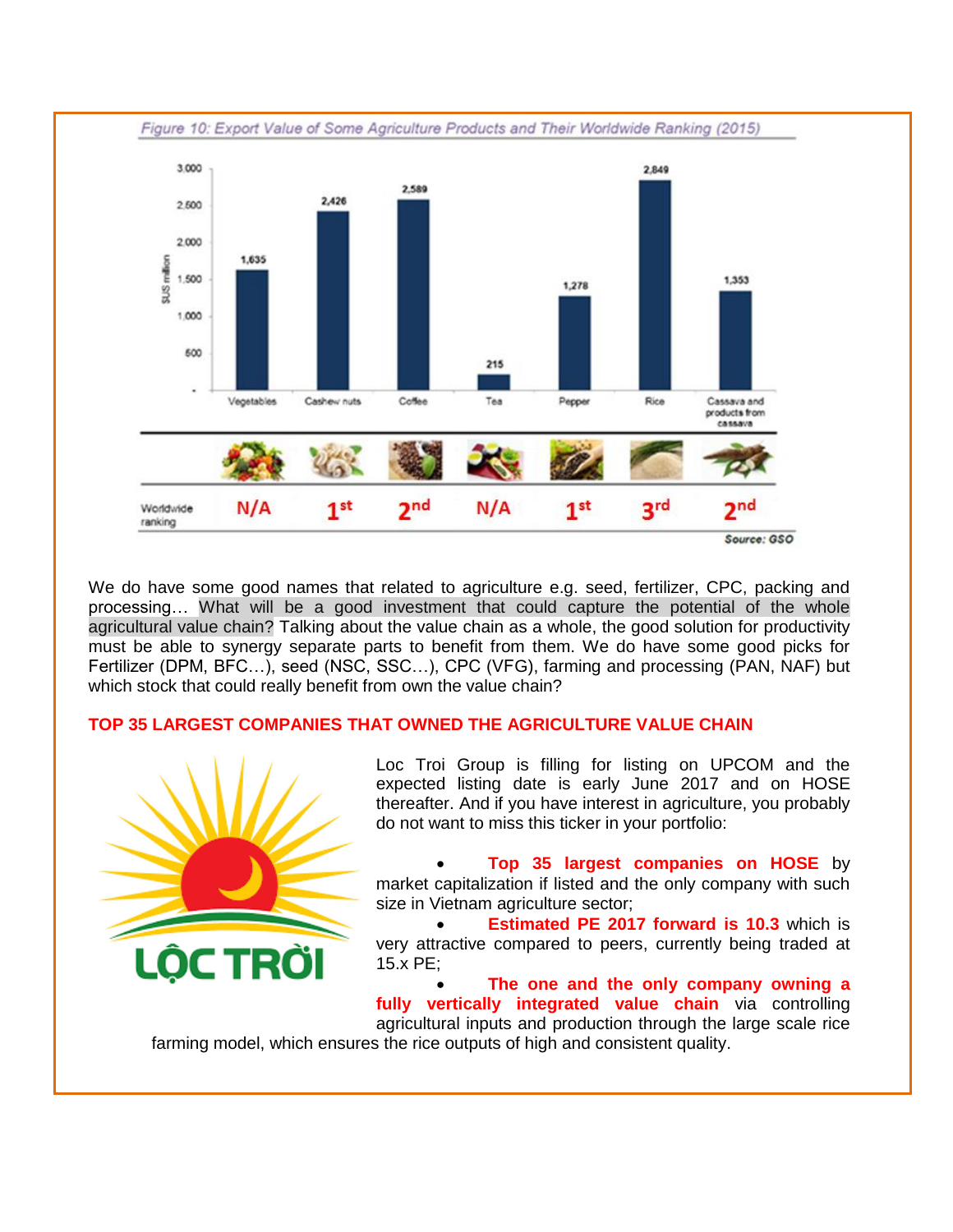

**Dominant position in the CPC and seed segments thanks to a nation-wide distribution network covering about 25% total number points of sale and producing more than VND1,000 billion in cash flow in 2017, increasing at CAGR 2017F – 2021F of 13%**

- Leading supplier of agricultural inputs:
	- o **The largest CPC manufacturer and distributor in Vietnam** with almost 20% market share, far exceeding the second player's
	- o **The second largest seed supplier in Vietnam** with more than 20% of the rice seed market in Mekong Delta.
- Robust and nation-wide distribution network in Vietnam, and expanding to Cambodia
	- o **22 branches and 01 subsidiary in Cambodia**
	- o **More than 5,000 distributors of agrochemicals and seeds nationwide** (out of a total 20,000 distributors), a robust platform to provide all kinds of agricultural inputs to farmers, so as to realize the goal to provide "total solutions" to farmers
- The seed and CPC Segments are playing the roles of cash generators, providing more than VND1,000 billion of cash in 2017, equivalent to a13% CAGR during the period of 2017 and 2021

**The vertically integrated rice platform has gone through the initial investment phase and shown promising growth in both the top and bottom lines:** Leveraging strengths in the CPC and Seed segments, the Company has successfully developed a unique and sustainable agricultural platform with c.30,000 contracted farming households and c.91,000 ha of material zone to capture huge potential upsides of the Food – Rice segment started with rice and expanding into other major crops.